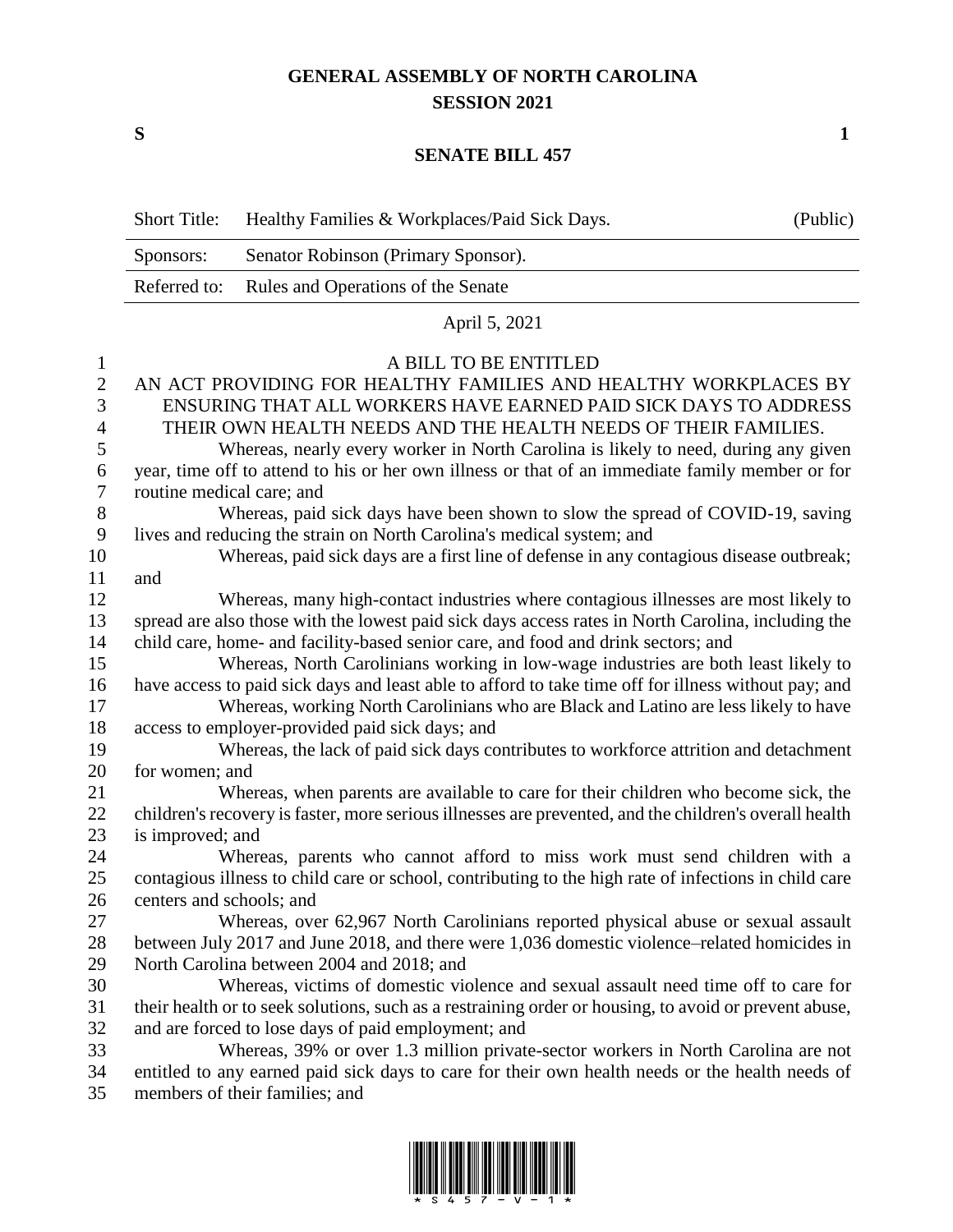|                          | <b>General Assembly Of North Carolina</b><br><b>Session 2021</b>                                                           |
|--------------------------|----------------------------------------------------------------------------------------------------------------------------|
|                          | Whereas, low-income workers are significantly less likely to have earned paid sick                                         |
|                          | days, with 60% of those earning less than \$20,000 per year lacking access to earned paid sick                             |
| days; Now, therefore,    |                                                                                                                            |
|                          | The General Assembly of North Carolina enacts:                                                                             |
|                          | <b>SECTION 1.</b> Chapter 95 of the General Statutes is amended by adding a new Article                                    |
| to read:                 |                                                                                                                            |
|                          | "Article 3A.                                                                                                               |
|                          | "Healthy Families and Healthy Workplaces Act.                                                                              |
|                          | "§ 95-31.1. Short title and legislative purpose.                                                                           |
| (a)                      | This Article shall be known and may be cited as the "Healthy Families and Healthy                                          |
| Workplaces Act."         |                                                                                                                            |
| (b)                      | The public policy of this State is declared as follows: The health and safety needs of                                     |
|                          | employees and their families and the protection of employees from losing their jobs and pay                                |
|                          | while they seek medical care for themselves and their family members are subjects of concern                               |
|                          | requiring legislation to promote the general welfare of the people of the State without                                    |
|                          | jeopardizing the competitive position of North Carolina business and industry. The General                                 |
|                          | Assembly declares that the general welfare of the State requires the enactment of this law under                           |
|                          | the police power of the State.                                                                                             |
| "§ 95-31.2. Definitions. |                                                                                                                            |
| (a)                      | The following definitions apply in this Article:                                                                           |
| (1)                      | Child. - A biological, adopted, or foster child, stepchild, legal ward, or child                                           |
|                          | of a parent standing in loco parentis, who is under 18 years of age or 18 years                                            |
|                          | of age or older but incapable of earning wages because of a mental or physical                                             |
|                          | incapacity.                                                                                                                |
| (2)                      | Domestic violence. - As defined in G.S. 50B-1.                                                                             |
| (3)                      | Employ. $-$ As defined by G.S. 95-25.2(3).                                                                                 |
| (4)                      | Employee. $-$ As defined by G.S. 95-25.2(4).                                                                               |
| (5)                      | <u>Employer. – As defined by G.S. 95-25.2(5).</u>                                                                          |
| (6)                      | <u> Federal Act. – The Family and Medical Leave Act of 1993, 29 U.S.C. §§ 2601</u>                                         |
|                          | to 2654 inclusive, as it may be amended.                                                                                   |
| (7)                      | <u>Health care provider. -</u>                                                                                             |
|                          | A doctor of medicine or osteopathy licensed to practice medicine in<br><u>a.</u>                                           |
|                          | this State.                                                                                                                |
|                          | A physician assistant licensed in this State.<br><u>b.</u>                                                                 |
|                          | A family nurse practitioner licensed in this State.<br>$\underline{c}$ .                                                   |
| (8)                      | Immediate family member. $-$ A child, grandchild, sibling, spouse, domestic                                                |
|                          | partner, civil union partner, parent, or grandparent of an employee, or a                                                  |
|                          | spouse, domestic partner, or civil union partner of a parent or grandparent of                                             |
|                          | the employee, or a sibling of a spouse, domestic partner, or civil union partner                                           |
|                          | of the employee, or any other individual related by blood to the employee or                                               |
|                          | whose close association with the employee is the equivalent of a family                                                    |
|                          | relationship.                                                                                                              |
| (9)                      | Paid sick time or paid sick days. – Time that is (i) compensated at the same                                               |
|                          | hourly rate and with the same benefits, including health care benefits, as the                                             |
|                          | employee normally earns during hours worked and (ii) provided by an                                                        |
|                          | employer to an employee for the purposes described in G.S. 95-31.4(b) of this                                              |
|                          | Article.                                                                                                                   |
| (10)                     | <u>Parent. – A biological, foster, step, or adoptive parent of an employee or an</u>                                       |
|                          | employee's spouse, or other person who stood in loco parentis during the<br>childhood of an employee or employee's spouse. |
|                          |                                                                                                                            |
| (11)                     | <u>Sexual assault. – As defined in Chapter 14 of the General Statutes.</u>                                                 |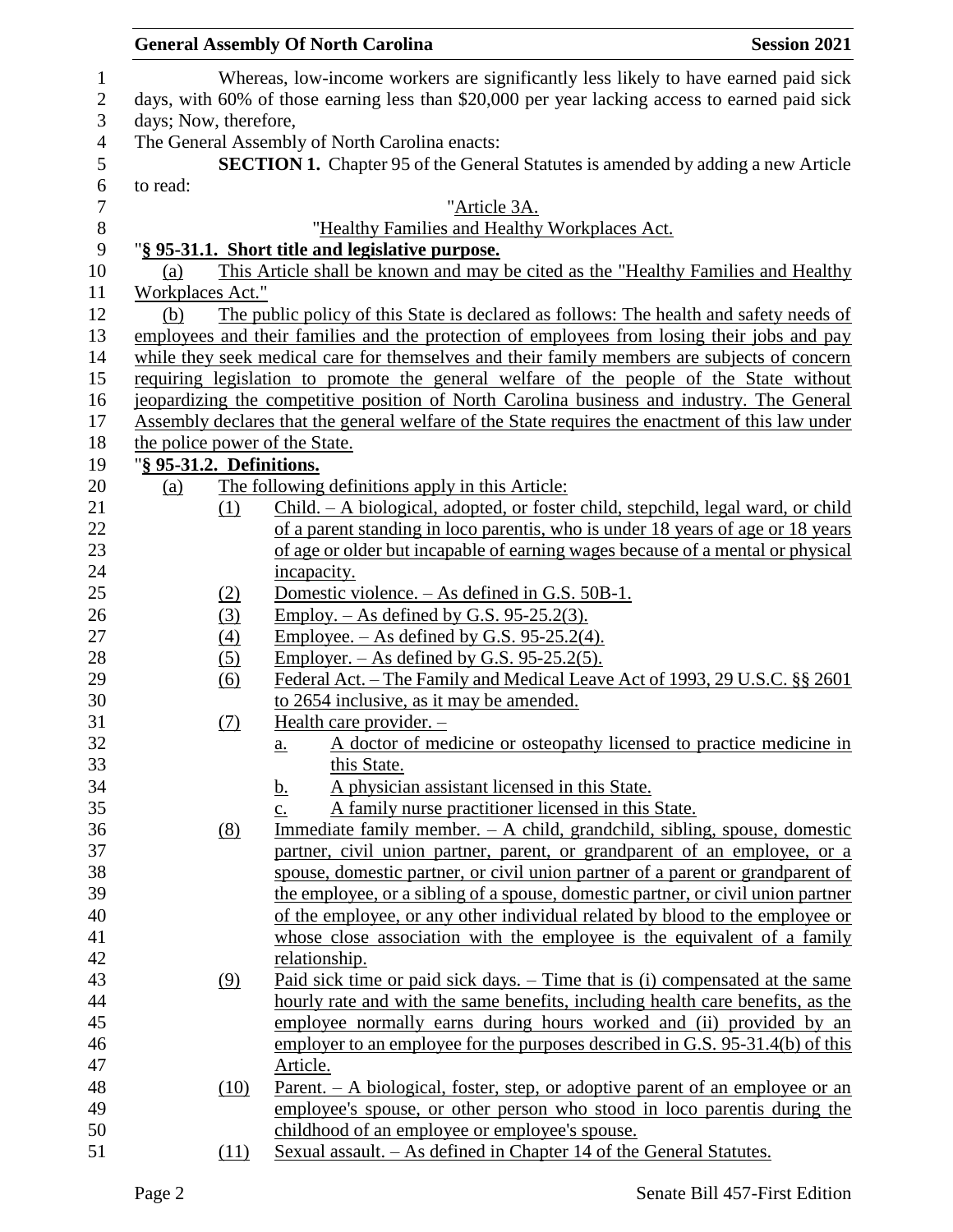|                         | <b>General Assembly Of North Carolina</b>                                                          | <b>Session 2021</b> |
|-------------------------|----------------------------------------------------------------------------------------------------|---------------------|
| (12)                    | Small business. – An employer who employs 10 or fewer employees during                             |                     |
|                         | 20 or more calendar workweeks in the current or preceding calendar year.                           |                     |
| (13)                    | <u> Stalking. – As defined in Chapter 14 of the General Statutes.</u>                              |                     |
| "§ 95-31.3. Exemptions. |                                                                                                    |                     |
| (a)                     | The provisions of this section do not apply to any bona fide volunteers in any                     |                     |
|                         | organization where an employer-employee relationship does not exist.                               |                     |
| (b)                     | The provisions of this section do not apply to any person exempted from the Wage                   |                     |
|                         | and Hour Act under G.S. 95-25.14(a)(2) through (8), 95-25.14(b), 95-25.14(b1), 95-25.14(c),        |                     |
|                         | and 95-25.14(e), except that domestic workers are exempted only if they are employed in the        |                     |
|                         | place of residence of their employer.                                                              |                     |
|                         | "§ 95-31.4. Accrual of paid sick time.                                                             |                     |
| (a)                     | Except as provided by G.S. 95-31.3, any employee who works in this State and who                   |                     |
|                         | must be absent from work for the reasons set forth in G.S. 95-31.5(a) shall be entitled to paid    |                     |
| sick time.              |                                                                                                    |                     |
| (b)                     | Paid sick time as provided in this section shall begin to accrue at the commencement               |                     |
|                         | of employment. Paid sick time shall accrue at the rate of one hour of pay for every 30 hours       |                     |
|                         | worked. Paid sick time may be used as accrued or be loaned by the employer at its discretion to    |                     |
|                         | the employee in advance of accrual. Unless the employer and employee agree to designate            |                     |
|                         | otherwise, for periods of paid sick time that are less than a normal workday, the time shall be    |                     |
|                         | counted on an hourly basis or the smallest increment that the employer's payroll system uses to    |                     |
|                         | account for absences or use of leave.                                                              |                     |
| (c)                     | For employees of small businesses, there shall be a limit of 32 hours of accrued paid              |                     |
|                         | sick time in a calendar year. For employees of other employers, there shall be a limit of 56 hours |                     |
|                         | of accrued paid sick time in a calendar year. Accrued paid sick time for employees carries over    |                     |
|                         | from year to year but is limited to the aforementioned limits.                                     |                     |
| (d)                     | When there is separation from employment and the employee is rehired within 90                     |                     |
|                         | days of separation by the same employer, previously accrued paid sick time that had not been       |                     |
|                         | used shall be reinstated. The employee shall be entitled to use accrued paid sick time and accrue  |                     |
|                         | additional sick time at the recommencement of employment.                                          |                     |
|                         | "§ 95-31.5. Use of paid sick time.                                                                 |                     |
| (a)                     | Paid sick time shall be provided to an employee by an employer for any of the                      |                     |
| following reasons:      |                                                                                                    |                     |
| (1)                     | To care for the employee's immediate family member who is suffering from a                         |                     |
|                         | physical or mental illness, injury, or medical condition that requires home                        |                     |
|                         | care, professional medical diagnosis or care, preventive medical care, or a                        |                     |
|                         | routine medical appointment, unless the care is covered under federal law.                         |                     |
| (2)                     | To care for the employee's own physical or mental illness, injury, or medical                      |                     |
|                         | condition that requires home care, professional medical diagnosis or care,                         |                     |
|                         | preventive medical care, or a routine medical appointment, unless the care is                      |                     |
|                         | covered under federal law.                                                                         |                     |
| $\left(3\right)$        | Absence necessary due to circumstances resulting from the employee, or a                           |                     |
|                         | family member of the employee, being a victim of stalking or domestic or                           |                     |
|                         | sexual violence, if the leave is to allow the employee to obtain for the                           |                     |
|                         | employee or the family member (i) medical attention needed to recover from                         |                     |
|                         | physical or psychological injury or disability caused by stalking or domestic                      |                     |
|                         | or sexual violence, (ii) services from a designated domestic violence agency                       |                     |
|                         | or other victim services organization, (iii) psychological or other counseling,                    |                     |
|                         | (iv) relocation, or (v) legal services, including obtaining a restraining order or                 |                     |
|                         | preparing for, or participating in, any civil or criminal legal proceeding related                 |                     |
|                         | to the stalking or domestic or sexual violence.                                                    |                     |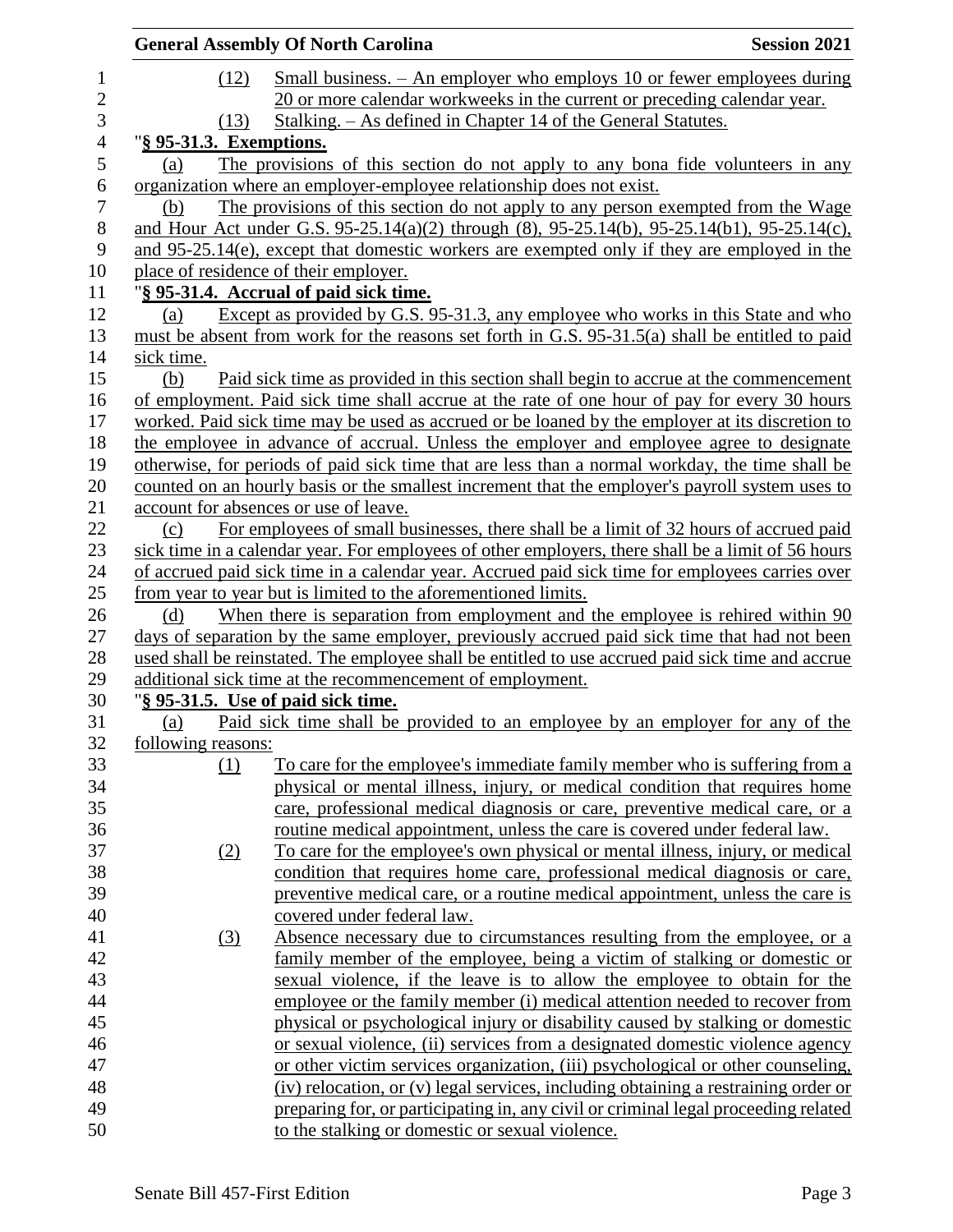|                  |                                    | <b>General Assembly Of North Carolina</b>                                                                          | <b>Session 2021</b> |
|------------------|------------------------------------|--------------------------------------------------------------------------------------------------------------------|---------------------|
| 1                | (b)                                | An employer may require certification of the qualifying illness, injury, health                                    |                     |
| $\overline{c}$   |                                    | condition, or violence when a paid sick time period covers more than three consecutive workdays.                   |                     |
| 3                |                                    | Any reasonable documentation signed by a health care provider involved in following or treating                    |                     |
| 4                |                                    | the illness, injury, or health condition and indicating the need for the amount of sick days taken                 |                     |
| $\mathfrak s$    |                                    | shall be deemed acceptable certification. Acceptable certification of domestic violence, sexual                    |                     |
| 6                |                                    | assault, or stalking may include (i) law enforcement, court, or federal agency records or files, (ii)              |                     |
| $\boldsymbol{7}$ |                                    | documentation from a domestic violence or sexual assault program, or (iii) documentation from                      |                     |
| $8\,$            |                                    | a religious, medical, or other professional from whom assistance was sought in dealing with the                    |                     |
| 9                |                                    | alleged domestic violence, sexual offense, or stalking.                                                            |                     |
| 10               | (1)                                | The employer shall not require certification from a health care provider                                           |                     |
| 11               |                                    | employed by the employer. The employer shall not delay the commencement                                            |                     |
| 12               |                                    | of time taken for purposes of subsection (a) of this section or pay for this                                       |                     |
| 13               |                                    | period on the basis that the employer has not yet received the certification.                                      |                     |
| 14               |                                    | Nothing in this section shall be construed to require an employee to provide                                       |                     |
| 15               |                                    | as certification any information from a health care provider that would be in                                      |                     |
| 16               |                                    | violation of section 1177 of the Social Security Act or the regulations                                            |                     |
| 17               |                                    | promulgated pursuant to section 264(c) of the Health Insurance Portability and                                     |                     |
| 18<br>19         |                                    | Accountability Act, 42 U.S.C. § 1320d-2.<br>An employer may not require disclosure of details relating to domestic |                     |
| 20               | (2)                                | violence, sexual assault, or stalking or the details of an employee's medical                                      |                     |
| 21               |                                    | condition as a condition of providing paid sick time under this Article. If an                                     |                     |
| 22               |                                    | employer possesses health information or information pertaining to domestic                                        |                     |
| 23               |                                    | violence, sexual assault, or stalking about an employee or employee's                                              |                     |
| 24               |                                    | immediate family member, such information shall be treated as confidential                                         |                     |
| 25               |                                    | and not disclosed except to the affected employee or with the permission of                                        |                     |
| 26               |                                    | the affected employee.                                                                                             |                     |
| 27               | (c)                                | When the use of paid sick time is foreseeable, the employee shall make a good-faith                                |                     |
| 28               |                                    | effort to provide notice of the need for such time to the employer in advance of the use of the                    |                     |
| 29               |                                    | sick time and shall make a reasonable effort to schedule the use of paid sick time in a manner                     |                     |
| 30               |                                    | that does not unduly disrupt the operations of the employer.                                                       |                     |
| 31               | <u>(d)</u>                         | An employer may not require, as a condition of providing paid sick time under this                                 |                     |
| 32               |                                    | act, that the employee search for or find a replacement worker to cover the hours during which                     |                     |
| 33               | the employee is on paid sick time. |                                                                                                                    |                     |
| 34               | (e)                                | Nothing in this section shall be construed as requiring financial or other                                         |                     |
| 35               |                                    | reimbursement to an employee from an employer upon the employee's termination, resignation,                        |                     |
| 36<br>37         | used.                              | retirement, or other separation from employment for accrued paid sick days that have not been                      |                     |
| 38               | (f)                                | Nothing in this section shall be construed to discourage employers from adopting or                                |                     |
| 39               |                                    | retaining paid sick time policies more generous than policies that comply with the requirements                    |                     |
| 40               |                                    | of this section, and nothing in this section shall be construed to diminish the obligation of an                   |                     |
| 41               |                                    | employer to comply with any contract, collective bargaining agreement, or any employment                           |                     |
| 42               |                                    | benefit program or plan that provides greater paid sick time leave rights to employees than the                    |                     |
| 43               |                                    | rights established under this section.                                                                             |                     |
| 44               | (g)                                | This act provides minimum requirements pertaining to paid sick time and shall not be                               |                     |
| 45               |                                    | construed to preempt, limit, or otherwise affect the applicability of any other law, regulation,                   |                     |
| 46               |                                    | requirement, policy, agreement, or standard that provides for greater accrual or use by employees                  |                     |
| 47               |                                    | of sick time, whether paid or unpaid, or that extends other protections to employees.                              |                     |
| 48               | (h)                                | Employers who have a paid time-off leave policy shall not be required to modify that                               |                     |
| 49               |                                    | policy, if that policy offers an employee the option, at the employee's discretion, to take paid sick              |                     |
| 50               |                                    | time that is at least equivalent to the amounts and for the same purposes and under the same                       |                     |
| 51               |                                    | conditions as provided under this section.                                                                         |                     |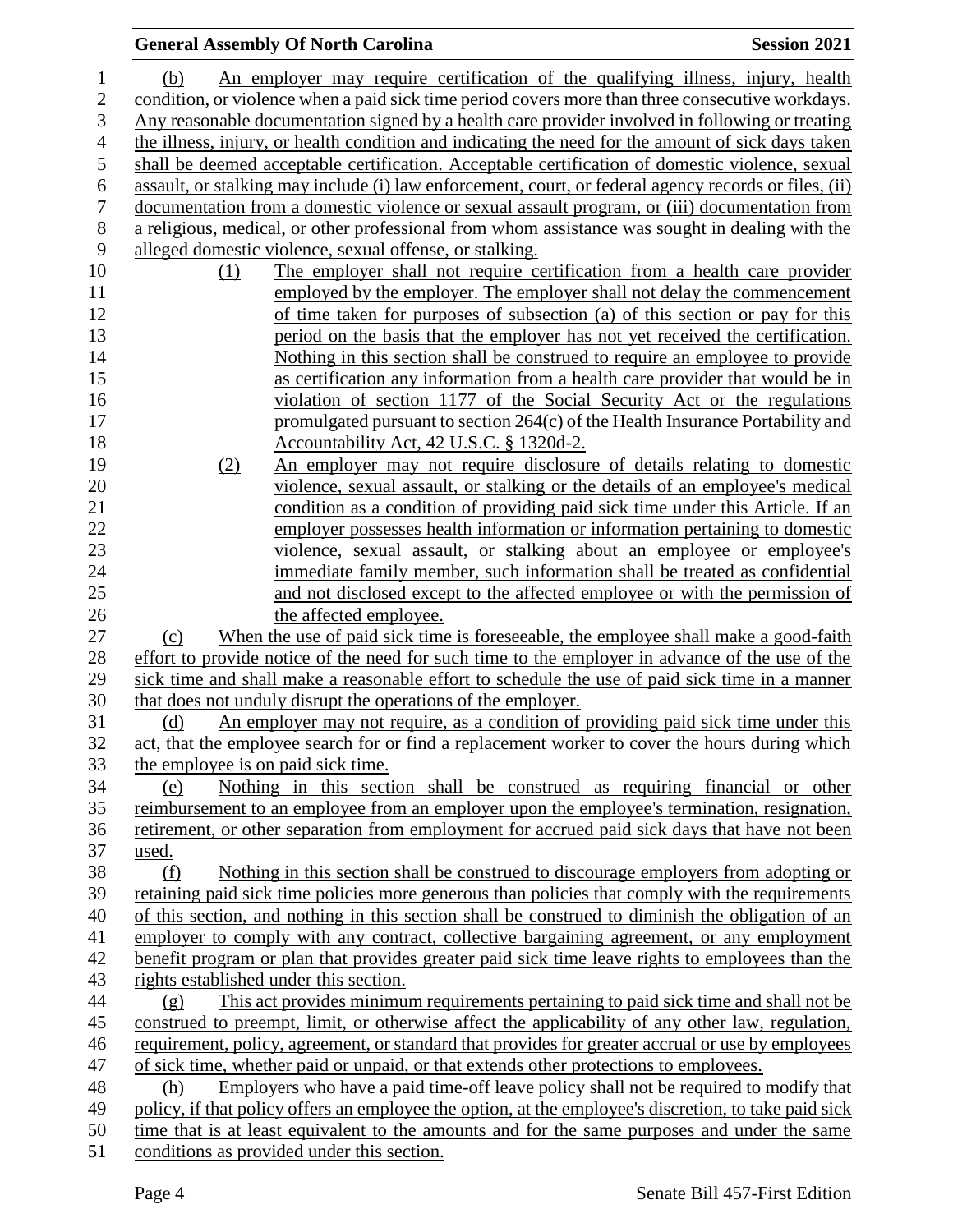## **General Assembly Of North Carolina Session 2021**  "**§ 95-31.6. Notification, posting, and records.** Employers shall give notice (i) that employees are entitled to paid sick time, (ii) of the amount of paid sick time and the terms of its use guaranteed under this section, (iii) that retaliation against employees who request or use paid sick time is prohibited, and (iv) that each employee has the right to file a complaint with the Commissioner of Labor or in the General Court of Justice if paid sick time as required by this Article is denied by the employer or the employee is retaliated against for requesting or taking paid sick time. Employers may comply with this section by supplying each of their employees with a notice in English and in Spanish that contains the information required by this section or by displaying a poster in a conspicuous and accessible place in each establishment where the employees are employed that contains in English and in Spanish all information required by this section. "**§ 95-31.7. Enforcement.** (a) The Commissioner shall enforce and administer the provisions of this Article, and the Commissioner or his or her authorized representative is empowered to hold hearings and to institute civil proceedings hereunder. (b) The Commissioner or the Commissioner's authorized representative shall have power to administer oaths and examine witnesses, issue subpoenas, compel the attendance of witnesses and the production of papers, books, accounts, records, payrolls, and documents, and take depositions and affidavits in any proceeding hereunder. (c) Any employer who violates the provisions of this Article shall be liable to the employee or employees affected in the amount of their unpaid sick time as the case may be, plus interest at the legal rate set forth in G.S. 24-1 from the date each amount first came due. (d) In addition to the amounts awarded pursuant to subsection (c) of this section, the court shall award liquidated damages in an amount equal to the amount found to be due as provided in subsection (c) of this section, provided that if the employer shows to the satisfaction of the court that the act or omission constituting the violation was in good faith and that the employer had reasonable grounds for believing that the act or omission was not a violation of this Article, the court may, in its discretion, award no liquidated damages or may award any amount of liquidated damages not exceeding the amount found due as provided in subsection (c) of this section. (e) Action to recover such liability may be maintained in the General Court of Justice by any one or more employees. (f) The court, in any action brought under this Article, may, in addition to any judgment awarded to the plaintiff, order costs and fees of the action and reasonable attorneys' fees to be paid by the defendant. The court may order costs and fees of the action and reasonable attorneys' fees to be paid by the plaintiff if the court determines that the action was frivolous. (g) The Commissioner may determine and supervise the payment of the amounts due under this section, including interest at the legal rate set forth in G.S. 24-1 from the date each amount first came due, and the agreement to accept such amounts by the employee shall constitute a waiver of the employee's right to bring an action under subsection (e) of this section. (h) Actions under this Article must be brought within two years pursuant to G.S. 1-53. (i) The rights and remedies created by this Article are supplementary to all existing common-law and statutory rights and remedies. "**§ 95-31.8. Rules.** The Commissioner of Labor shall adopt rules to implement this Article. "**§ 95-31.9. Severability.** The provisions of this Article shall be severable, and if any phrase, clause, sentence, or provision is declared to be invalid or is preempted by federal law or regulation, the validity of the remainder of this Article shall not be affected thereby." **SECTION 2.** G.S. 95-241(a) reads as rewritten: "(a) No person shall discriminate or take any retaliatory action against an employee because the employee in good faith does or threatens to do any of the following: